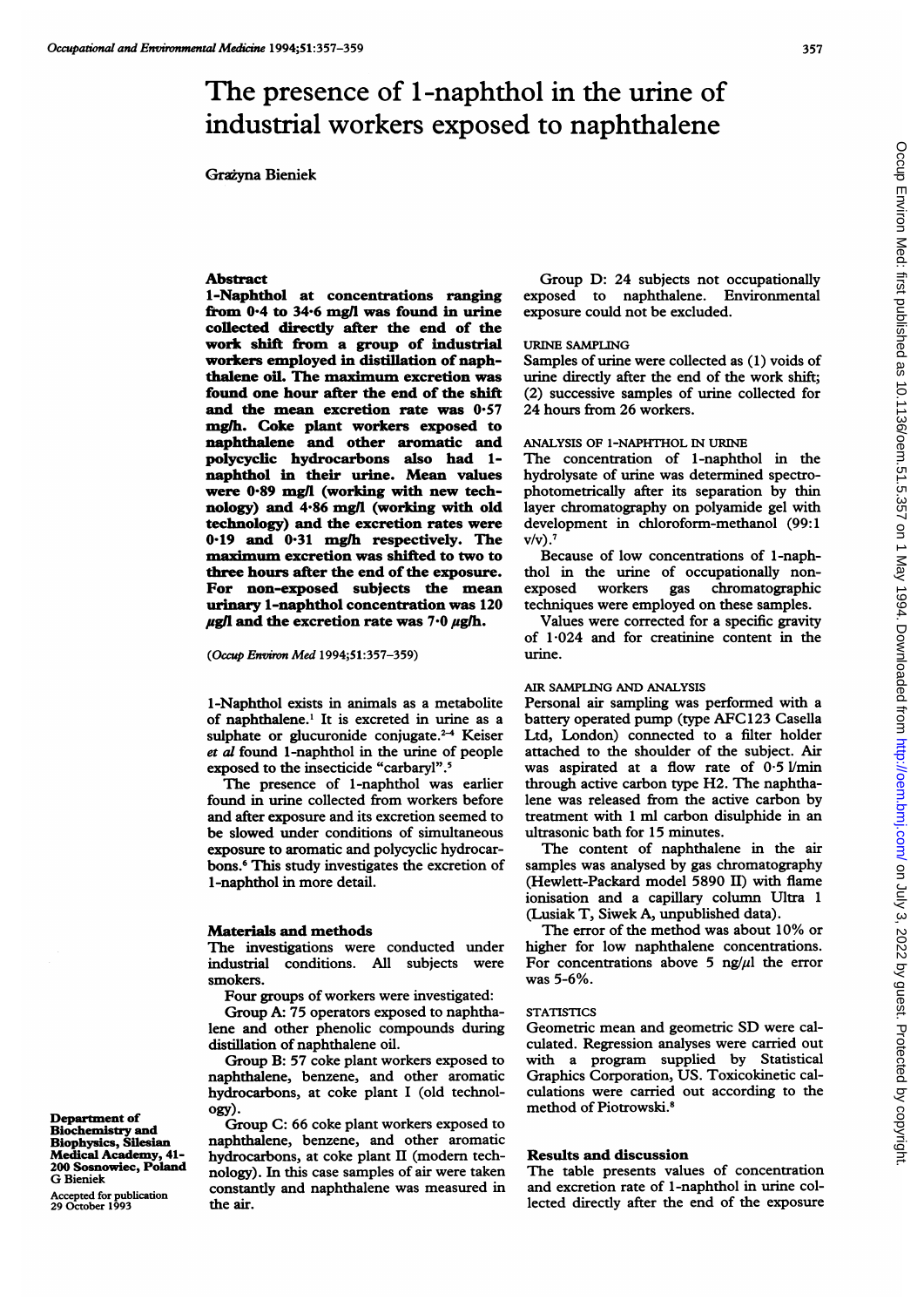Concentrations and the excretion rate of l-naphthol in urine

| Group | No of<br>subjects | Observed<br>value (mg/l) | Values corrected for   |                                    |                         |
|-------|-------------------|--------------------------|------------------------|------------------------------------|-------------------------|
|       |                   |                          | $C$ reatinine $(mg/g)$ | Specific gravity<br>$1.024$ (mg/l) | Excretion rate<br>(mgh) |
| A     | 75                | 7.48(2.187)              | 4.35(2.734)            | 8.95(2.745)                        | 0.57(2.068)             |
| в     | 57                | 4.86(2.465)              | 3.79(2.128)            | 5.53(2.084)                        | 0.31(1.954)             |
| C     | 66                | 0.89(1.783)              | 0.93(2.293)            | 1.06(2.502)                        | 0.19(2.454)             |
| D     | 24                | 0.13(1.868)              | 0.10(2.514)            | 0.12(2.464)                        | 0.007(1.786)            |

Values are geometric means (geometric SD).<br>Group A = operators of the distillation of naphthalene; group B = cokers of coke plant I (old<br>technology); group C = cokers of coke plant II (modern technology); group D = non-exp workers.

> from operators of naphthalene oil distillation (A), coke plant workers (B, C), and subjects occupationally non-exposed to naphthalene (D). The results were log normally distributed. Concentrations of 1-naphthol presented in the table were the highest in the operators of the naphthalene oil distillation. This presumably results from the fact that naphthalene is the main component of naphthalene oil  $(73.6\%)$ .

> Figure <sup>1</sup> presents the relation between the average naphthalene concentrations in breathing zone air during exposure and 1-naphthol

Figure 1 Correlation between naphthalene in breathing zone air and l-naphthol in urine of coke plant workers. Lines and curves are calculated regression line (solid line in centre), 95% CIs (dotted curves close to regression line), and 95% CIs of individual samples (outermost dotted lines).





Figure 2 Urinary excretion of l-naphthol as a function of time. (A) workers employed in distillation of naphthalene<br>oil; regression equation for  $t \le 9$ ,  $c(t) = 8.5$   $(1 - e^{-0.18t})$ ;<br>for  $t > 9$ ,  $c(t) = 8.5$   $(1 - e^{-0.18t})e^{-0.18(t-9)}$ ;  $k = 0.18/h$ ,  $t_{1/2} = 4.0$  hours. (B) Coke plant workers; regression equation,  $c(t) = 4.5 (e^{-0.05t} - e^{-0.15t})$ ;  $k_1 =$ <br>- 0.05/h,  $t_{1/2} = 14.0$  hours;  $k_2 = 0.15/h$ ,  $t_{1/2} = 4.6$  hours.  $c =$  concentration of 1-naphthol in urine;  $t =$  time from the start of exposure.

concentration in the urine of coke plant workers (group C) collected just after the end of the work shift. A linear dependence between the time weighted average naphthalene concentration in the air and 1-naphthol concentration in the urine for the original  $\frac{1}{0.79x + 0.44}$  measured value, corrected for specific gravity j 1-024 and corrected for creatinine content, was noted.

The urinary excretion of 1-naphthol as a function of time calculated from the beginning of exposure was examined (fig 2). Figure 2A presents data on 1-naphthol excretion in the urine of operators of naphthalene oil distillation during and after exposure. The excretion coefficient  $k = 0.18/h$  indicates a half life of about four hours. The presented model gives a similar shape of excretion curves for <sup>I</sup> -naphthol as found earlier for phenol.9 It is assumed that 1-naphthol in the  $= 1.28x + 0.77$  nol.<sup>9</sup> It is assumed that 1-naphthol in the<br>= 66, r = 0.87 urine of naphthalene oil operators is the result of exposure to naphthalene as well as low amounts of 1-naphthol which are found in the naphthalene oil.